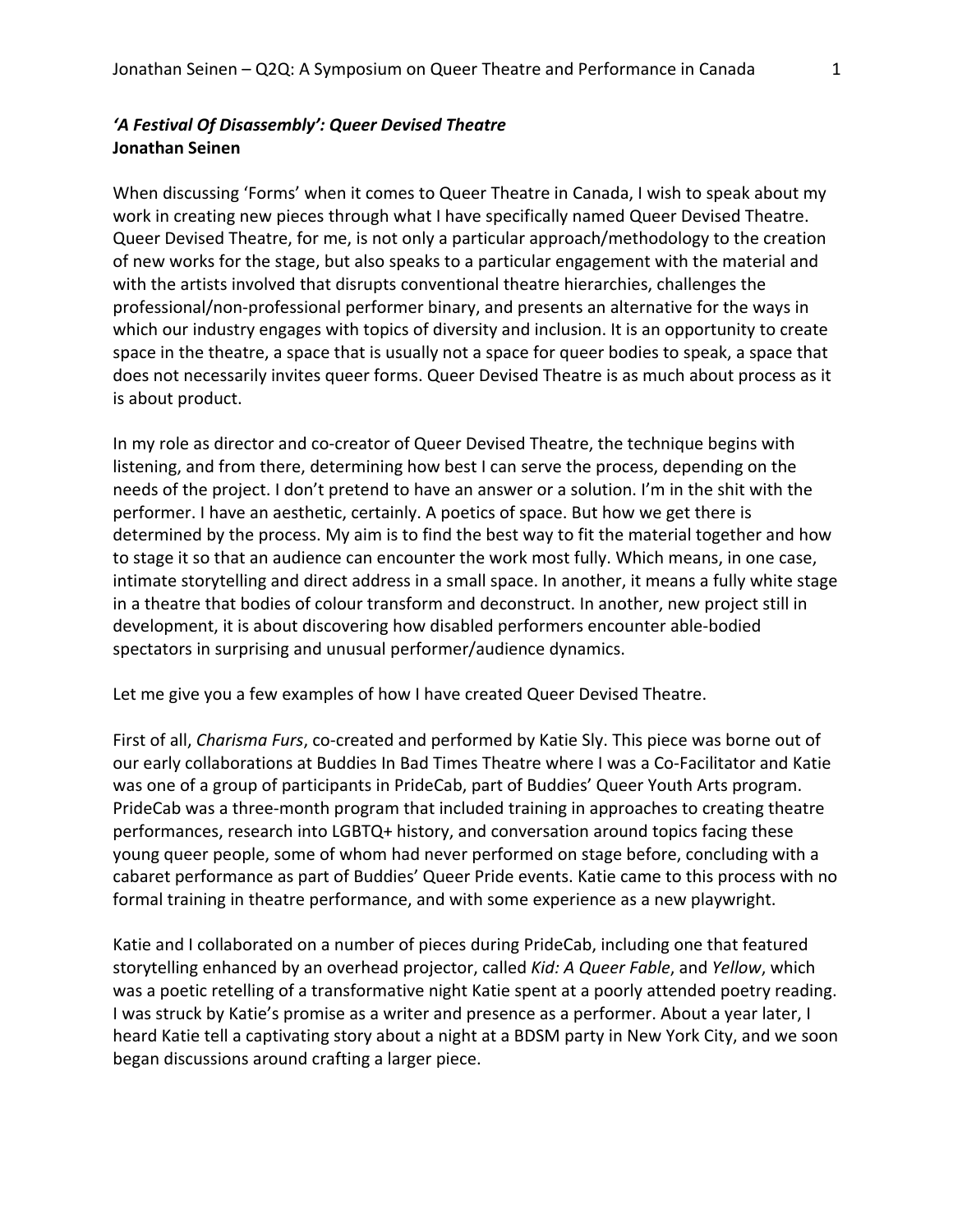We started our work through a residency with lemonTree creations, which at the time had a studio on Spadina Avenue in Toronto (now it has moved to Steward Street). We meet for a week, and basically Katie shared writings they had already written up to that point, and also told me stories that I recorded, transcribed and edited, which then Katie dramaturged. I suggested a few things, like 'What about karaoke?' and 'How about making origami boxes in the show?', things that were inspired by our conversations or skills they had already learned and felt somehow thematically or stylistically linked. I asked simple questions, such as: 'What have you always wanted to do on stage?' I looked at their writing and imagined what modes of performance might connect that material best with an audience  $-$  ie. perhaps a stand up comedy routine? We were mining the materials of Katie's life, which included the detritus of popular culture ('90s hip hop music, television shows like *Home Improvement*, The Spice Girls, etc), so a haphazard approach to our creation dominated. However, we were fully following our instincts on this. While stories about their impoverished childhood in Verdun gave context, poetry about the pleasure and pain of rope bondage gave nuance to the life of this bisexual person coming into their own.

Our first presentation at lemonTree had Katie in a proscenium setting, with a table, a ladder, and a microphone at one end of the rehearsal hall, in our take on a Spalding Gray piece. Still on book with the text, it became apparent that direct audience conversation was the way to go, and that Katie's composite pieces in *Charisma Furs*, many dealing with difficult issues of child abuse, relationship trauma, and biphobia, needed the right touch to be heard in the spirit in which Katie tells them – as one who tells it not to dwell there, but to reclaim it, excavate it, and know themselves more fully.

Through additional development at Videofag on to our production in the Factory Theatre Reheasal Hall at SummerWorks Live Arts Series in 2014, Katie and I developed a strong rapport on crafting the text, on finding the right tone and approach to performance, on engaging with an audience in a vulnerable and accessible manner. They grew as a performer, gaining confidence and gravitas, but also charm and heart. Katie continues to perform the show, touring to upintheair theatre's rEolver Festival in Vancouver in 2016 (in the Founder's Lounge at the Cultch), and has performed excerpts in New York City, including Dixon Place.

My feeling about this piece is that it was really a matter of finding the ways in which Katie wanted to speak, to express themselves, to play with them in finding methods of storytelling (stand up comedy, building a miniature city out of origami boxes), so that the piece in which they ultimately performed was true to Katie's voice, what they wanted to say and how they wanted to say it. In some ways, I suppose this is queer in that the director (me) doesn't come in with a particular vision, other than to realise what is unique about this particular performer, and to use my skills in composition and space to bring it in contact with an audience.

The next example is *Black Boys*, a project started around the same time as *Charisma Furs*. In this case, I was working as director/co-creator with three non-heterosexual Black men. Once again, we started with conversation, starting from the basics of whatever it was they wanted to say and do on stage. In this case, I was working with three trained actors – Thomas Olajide,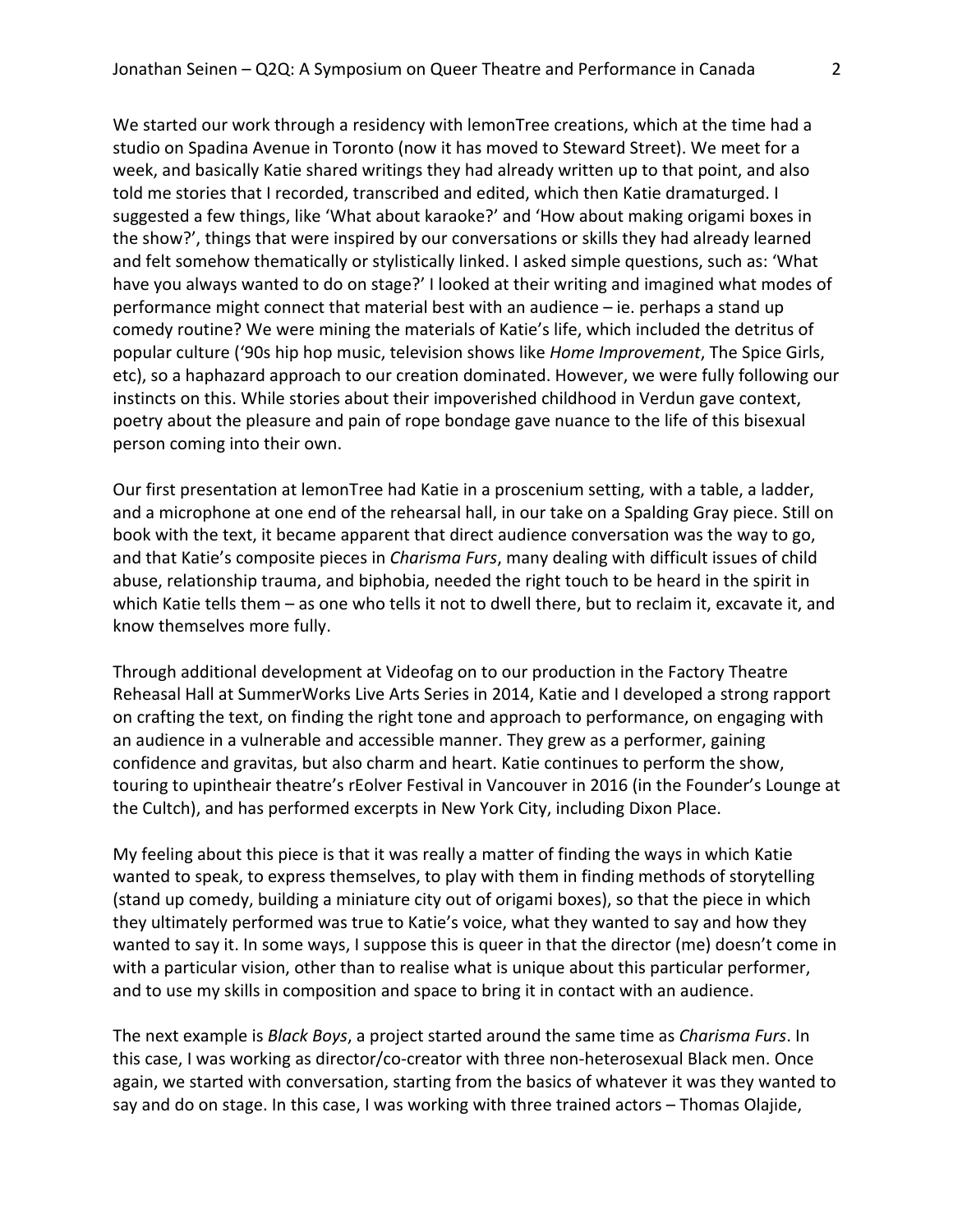Tawiah Ben M'Carthy, Stephen Jackman-Torkoff – who had spent time working in major festivals across Canada (ie. Shaw Festival, Stratford Festival, National Arts Centre), and they brought with them a desire to do on stage the things that those spaces didn't allowed them to do, to talk about their experiences in rehearsal as Black men, as non-straight men, experiences as artists on the receiving end of a contemporary movement toward 'diversity' on our stages. Our company also includes choreographer Virgilia Griffith and our goal is to actually take on the ways in which race is avoided in Canadian society generally and in theatre specifically, and approach it head on, not only in the work we create, but also in the organisational structure of our company, Saga Collectif.

We worked primarily through improvisation from the beginning, a technique I'd devised called 'The Grid', which was a combination of two modes of creation I was exposed to as a younger artist. One is the Theatre Passe Muraille/Layne Coleman technique of 'Jamming', to which Layne introduced me during the creation of *You Like It.*, a queer take on As You Like It, and then more extensively through working with him on *Highway 63: The Fort Mac Show*, Architect Theatre' collective creation about Fort McMurray, Alberta and the oil sands. The other is Viewpoints, which I first encountered in my training at the National Theatre School through Leslie Baker, a movement improvisational approach developed by Mary Overlie, Anne Bogart and Tina Landau. My rudimentary understanding of Viewpoints, enhanced by the book of the same name, gave me a starting point through which to devise a physical vocabulary. Developing 'The Grid' meant a method through which material could be generated that was text- or character-based, while also allowing for movement scores to be created through the same process. For *Black Boys*, these three men came with a variety of skill sets in regards to creating theatre, as playwrights or not, through movement languages all their own, developed through, in one case, martial arts training and, in another, traditional African dance.

I was present at the inception of this project, borne of conversations between friends. Sensing the potential of this piece, we pursued some seed funding, and started working. Based on this, we were invited into residency at Buddies In Bad Times Theatre, where we will be co-producing the premiere production of *Black Boys* in the fall of 2016.

I suppose the definition of Queer Devised Theatre that I would attach to this process would be that we were working with materials – the lives of these three Black men – for which there is no analogue in Canadian theatre, and so we needed to develop our own form. 'The Grid' was something that I had originally devised working with lemonTree creations on our 2010/2011 production *Still Life*, and I felt that returning to that form at this time would produce outstanding dividends.

The form of the final piece will be fluid, with movement the connective tissue between scripted scenes, monologues, poetry, music, and direct audience address. The presence of the Black male body, vilified, objectified and a site for tenderness, is central, as is the relationship with the audience. In terms of space, we have been working in a theatre with an all white set, a space that these Black bodies redefine as they tell their stories. Using sound and video as integral components, the search for heritage and history, either though imagining the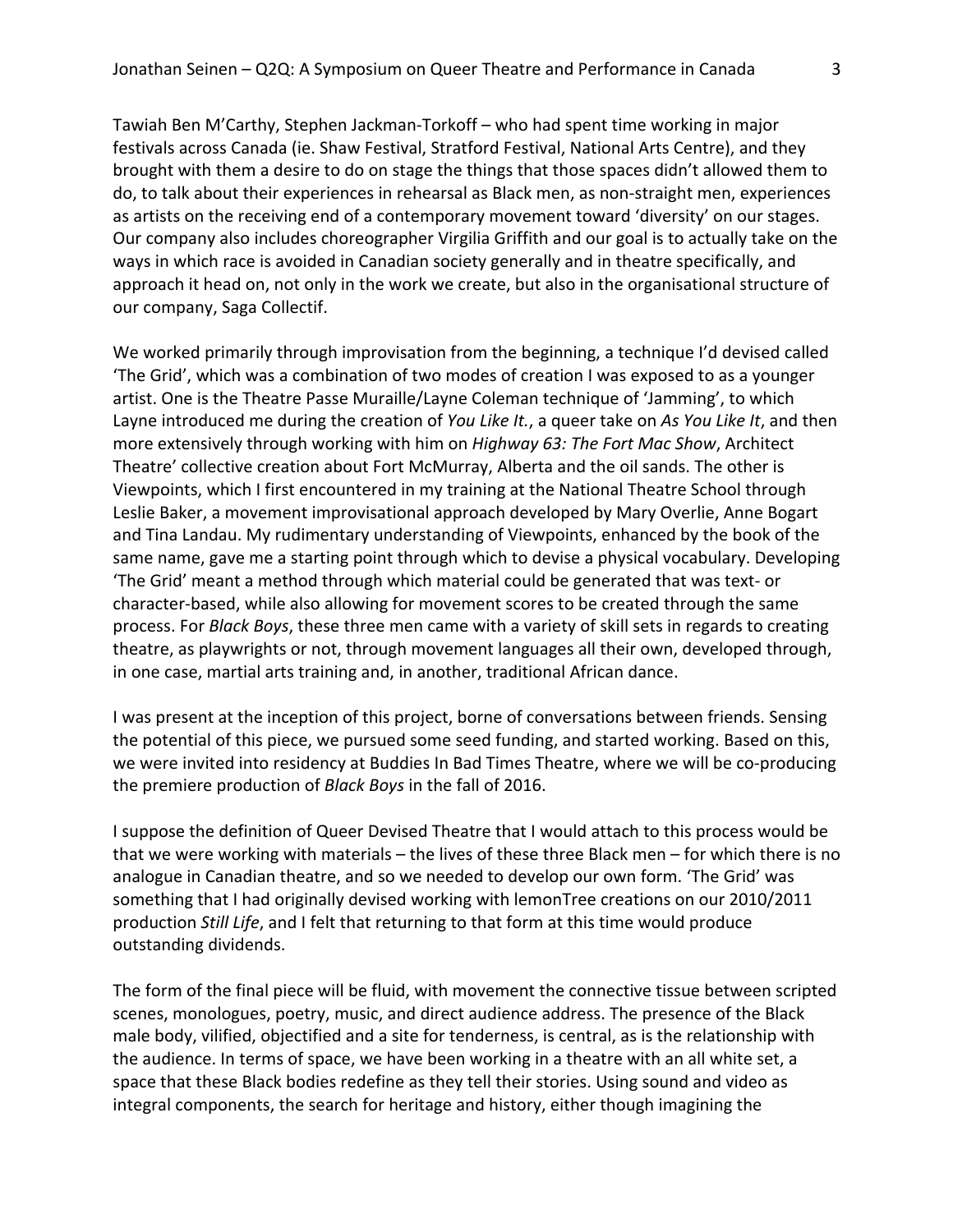footprints of queer ancestors or through the words of a luminary like James Baldwin, is foundational. Verbatim text from company conversations about Black Lives Matter implicates the performers in the issues of our times, when the Black male body is a threat and is threatened, when the queer Black body is at home in neither the Black community or the LGBTQ+ community. In this liminal space, in this unwritten-upon space, these performers write their narratives, cobbling together their different identities and identifications in pursuit of an integrated self and, as we like to say, 'an emancipated Black imagination'.

Queer Devised Theatre is somewhat a growth out of the identity plays of the past, trying to move beyond monologue/taking-up-space storytelling theatre and moving towards a dynamic and compelling theatrical experience. The form is as new as the content, as malleable, as responsive. As we, the artists, imagine the theatrical possibilities, borne out of the imaginations of the creators, we can imagine a new world. When faced with continuing violence against queer bodies, particularly now in the wake of the mass shooting at Orlando's Pulse Nightclub, and particularly against racialized bodies and trans\*/gender-non-conforming bodies, the need for these bodies to take up space and tell their stories through whatever means necessary, whatever means are truest to those bodies, is great.

However, this also calls for and provides a new approach to power and decision-making in the theatre. Freeing itself from the constraints of conventional theatre production, with playwright, director, actor, designer all determined and organised, Queer Devised Theatre, collective in nature, is a promising example of how we must move forward in Canadian theatre, to be truly diverse and inclusive. When I work with a diverse company and by having the decision-making shared in a truly collaborative manner between the artists helps avoid the potential of appropriation by a well-meaning white male saviour complex. Personally, I am on guard for this, and in these collaborations, this is always a topic that is up for discussion, and the door remains open for ongoing understandings of privilege and prejudice.

With experience working in devised theatre, primarily with artists from across the LGBTQ+ spectrum and/or of visible minority, I have crafted techniques of generating material that demonstrate alternative means of creating work for the stage. Starting from fundamental values of honesty, sensitivity, and patience, as I come to work with people with different life experiences from mine (training/education, race, class, gender identity, sexuality, etc.), I ask, How do I collaborate to reflect and honour their unique aesthetic and voice?' Rather than functioning from a hierarchical position of a director's 'Vision', Queer Devised Theatre demands a lateral approach with an emphasis on dialogue. It insists on creating space for new possibilities of exchange and performance.

I believe Queer Devised Theatre can serve to disrupt the conventions of the theatre industry, while suggesting alternative modes of being. I am afraid that the usual dynamics of theatre production, especially in Equity contact gigging situations, can be about protecting professional boundaries and personal egos rather than liberating the potential of our art form. By demonstrating an upheaval of the conventional hierarchical structures of theatre production, demanding a greater level of accountability, the Queer Devised Theatre work that I've been